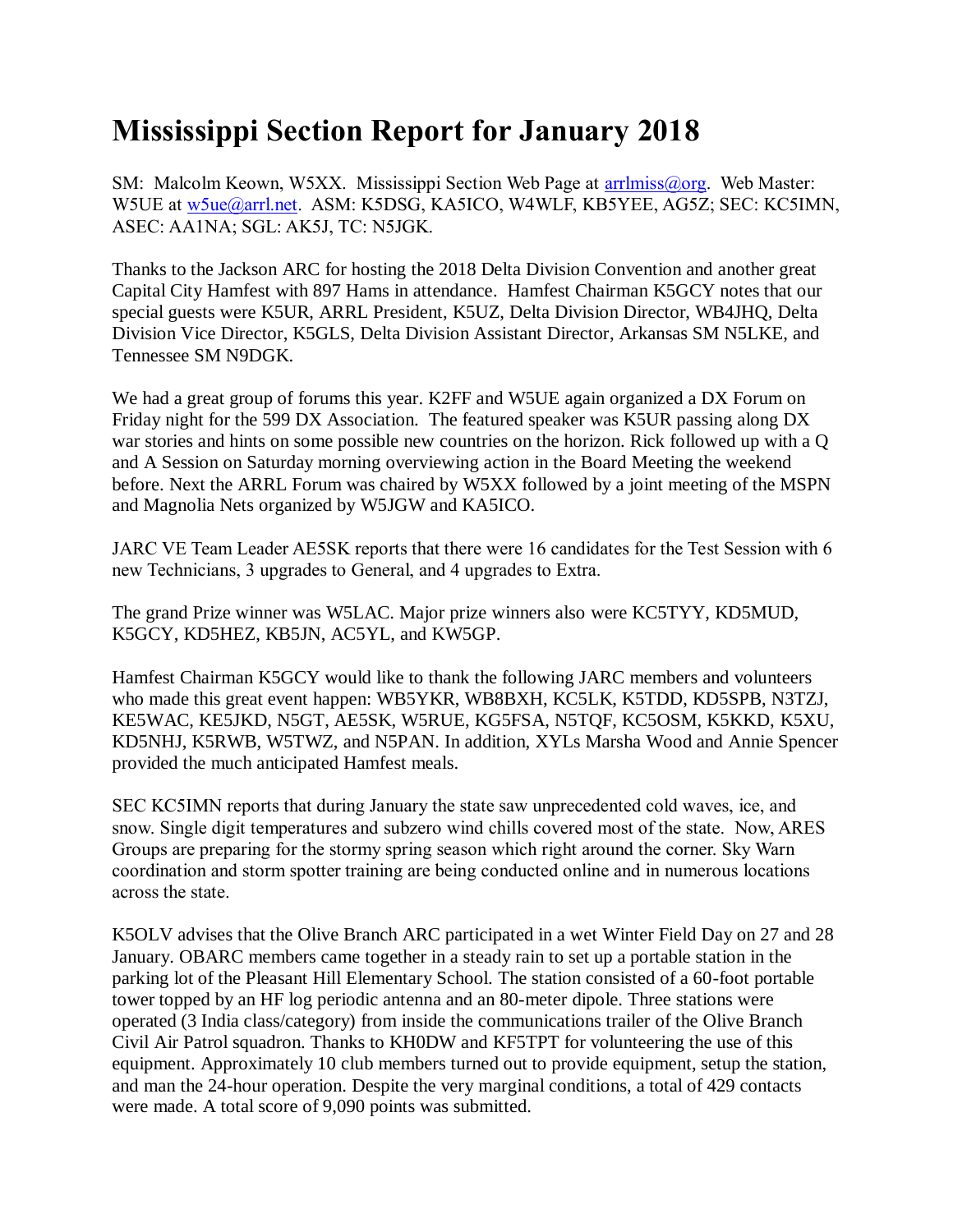The Vicksburg ARC again provided communications for the Chill in the Hills Run/Walk which wound its way through the hills and valleys of Vicksburg. Nothing of note happened except VARC members were occasionally asked to step in and help direct runner/walkers. Those participating in the frigid conditions were Chairman N5KWT, KG5OVR, K5IMT, W5WAF, N5JGK, K5NRK, AF5QD, KD5DHR, WB5YKR, KC5VTN, KJ5RC, KB5ZKX, AC5UL, and W5XX.

AF5NG notes that he and KF5ZBP provided consultation for the 2 meter and HF setup at the Biloxi VA Center. They spent a full day working with the Staff figuring out placement of and building antennas for their use. John says they will have to make a return trip to finish the job, due to cable routing requiring outside contractors.

EC WA5TEF reports that several Tupelo Area Hams are working on solar power projects for their Ham Shacks. Jim's is online partially with several more panels to add. His should produce over 1,900 watts at 48 volts and 40 amps of free power!

KD5DHR advises that the Vicksburg ARC is getting into foxhunting having held its second event this month. Participants were, KG5OVR and Jenny Bottemiller (awaiting call), N5JGK, KC5VTN, WB5YKR, and KD5DHR. The transmitter was hidden locally in Vicksburg by K5VXV. The first to find the transmitter in the hunt goes to KC5VTN.

Welcome to W5DIX as Assistant SEC for Digital Operations. Also welcome to AG5GN as EC for Lamar County, N5ARM and WB5TJK as AECs for Lamar County, K5SDB as AEC for Perry County, and N5DIX as AEC for Wayne County.

Also, welcome to the following new Hams in Mississippi in January: KG5WUP, Douglas – Vancleave; KG5WUQ, Joseph – Gulfport; KG5WWW, Leon - Florence; KG5WWX, Brian – Taylorsville; KG5WWY, Richard – Vicksburg; KG5WWZ, Jelicia – Jackson; KG5YAE, Jericho – Columbus; KG5YAU, Mark – Brookhaven; and KG5YAX, Alejandro - Horn Lake.

And, welcome to the following new ARRL Members in January: N5BTY, Gerald – Hattiesburg; KB5BXV, Laura – Olive Branch; KC5EAK, Tim – Carriere; N5GJ, Fred – Saucier; KD5JPN, Rufus – Becker; N5JSG, Jeff – Ellisville; KI6NOE, Paul – Lauderdale; KJ5OZ, Charles – Natchez; WU0P, Charles – Sumrall; KG5PSJ, Amanda – Ellisville; KJ5RC, Carolyn – Vicksburg; KE5SUO, Sylvester – Pearl; AC5UL, Ronnie – Vicksburg; KG5VHL, William – Starkville; and AE5WV, Jacqueline – Saucier.

As of January 31, ARRL Membership in Mississippi was 1,035 even from the last report on December 31.

Congratulations to the following on their upgrades in January: KG5KWL, William – Kiln and KG5WSL, John – Leakesville.

Also, congratulations to Marion County EC AF5NG, who completed ARRL Emergency Communications Course EC-001.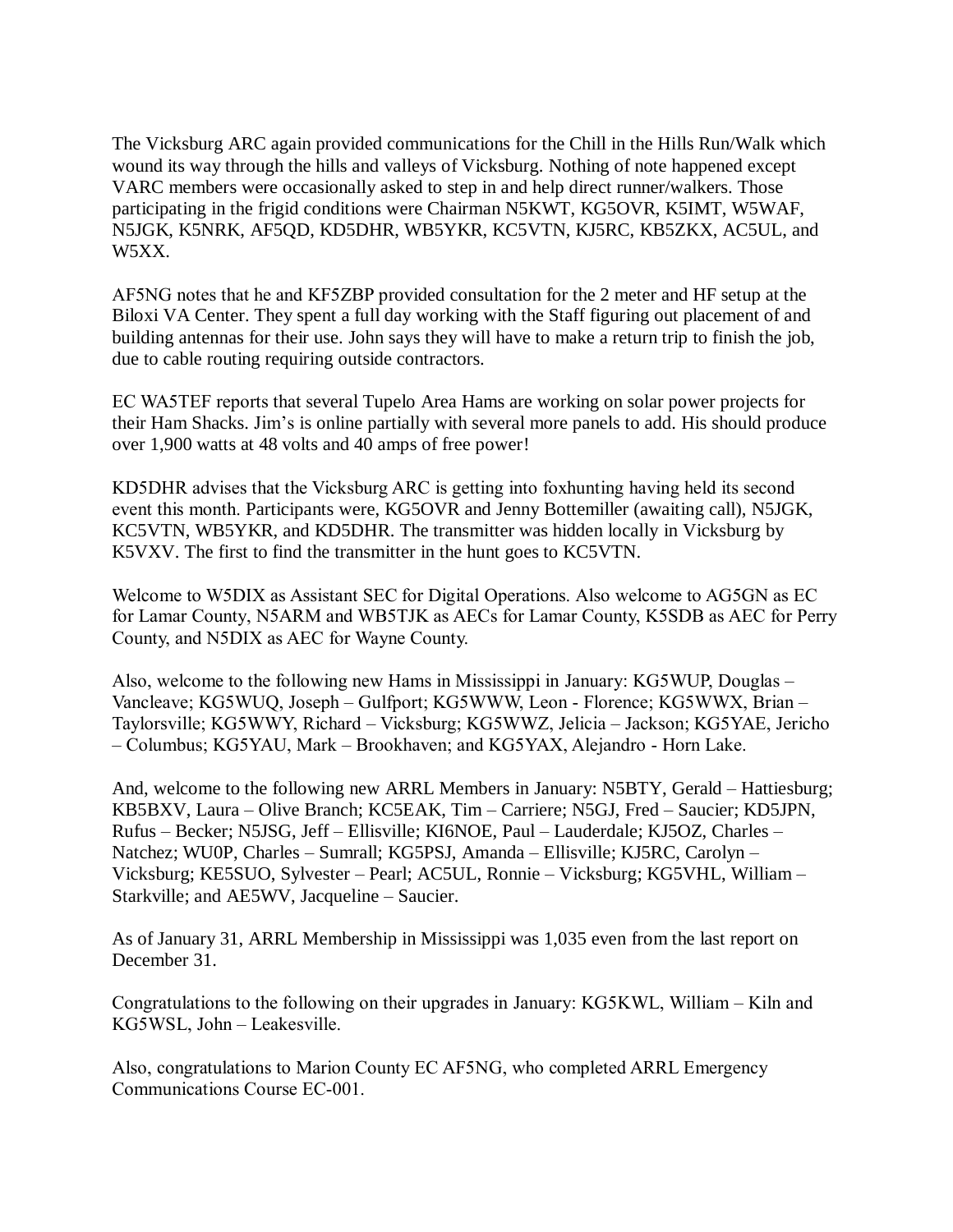SEC/DEC Reports for January 2018: KC5IMN (SEC), KC5IIW (EC MS), AD7PO (NE MS), N5ZNT (SW MS), and KB0ZTX (NW MS)

EC Reports for January 2018: KG5AVT (AEC)(Rankin), KE5BSB (Itawamba), WB5CON (Alcorn), KF7DLW (Forrest), AE5FK (Walthall), KF5IAY (Carroll and Montgomery), KA5ICO (Chickasaw), KG5IIS (Madison), KF5IIW (Scott), KF5IMA (Lafayette), AD7KJ (Franklin), KF5MWE (Clarke), WX5N (Prentiss), KD5NDU (Yalobusha)(December Report), AF5NG (Marion), AF5PO (Tishomingo), AE5QP (Greene), AA5SG (Jones), AE5SK (AEC)(Copiah/Hinds), KB5SZJ (Lauderdale), WA5TEF (Lee), KF5WVJ (DeSoto), N5ZNT (Lincoln/Wilkinson), and KB0ZTX (Marshall).

Club Newsletter/Reports (Editor): Meridian ARC Spark Gap (W5MAV).

Regret to report the passing of KB5ECY of Poplarville. Phil was a long time checkin to the MSPN.

HF Net Reports - sessions/QNI/QTC (Net Manager)

Magnolia Section Net 31/1125/6 (KA5ICO)

MS Baptist Hams Net 4/22/0 (WF5F)

MSPN 31/2557/9 (W5JGW)

VHF Net Reports - sessions/QNI/QTC (Net Manager)

Alcorn County ARES 5/92/0 (WB5CON)

Booneville and Prentiss County Weekly Net 5/78/0 (WX5N)

Capital Area Emergency Net 3/24/0 (K5XU)

DeSoto County Emergency Training and Information Net 5/105/0 (KF5WVJ)

Forrest County ARES 5/13/2 (KF7DLW)

Greene County ARES 1/11/0 (AE5QP)

Itawamba County ARES Net 4/63/0 (KE5BSB)

Jones County ARES Net 4/95/0 (AA5SG)

K5TAL – American Legion Net 5/53/0 (KA5DON)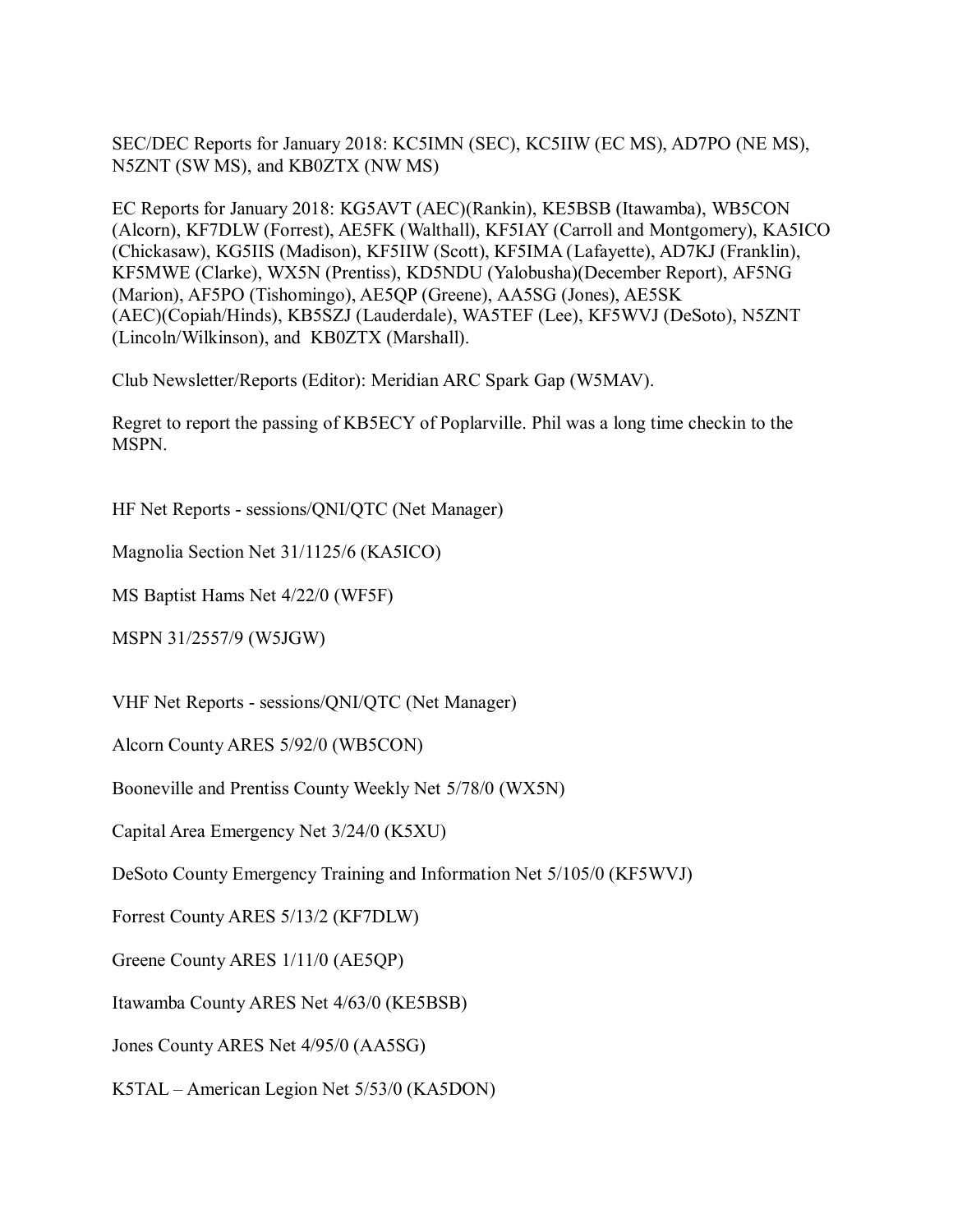Lowndes County ARC Net 5/50/0 (KF5AZ)

Madison County ARES 4/34/0 (KC5IIS)

Marion County ARES Net 5/32/0 (AF5NG)

Marshall County ARES – meets with Desoto County – (KB0ZTX)

MDXA Net 5/37/0 (N5GD)

Meridian Area Emergency Net 5/47/0 (KB5SZJ and KF5ETN)

Metro Jackson ARES Net 4/28/0 (AE5SK)

Mississippi Coast ARA 5/94/0 (N5AHM)

MLEN WX Net 4/67/0 (KD5DHR)

MSU ARC 5/79/0 (N5OMK)

Northeast Mississippi Skywarn Net 5/72/0 (WA5TEF)

Olive Branch ARC 15/73/0 (K5OLV)

Rankin County ARES Net 4/48/0 (KG5AVT)

Scott County ARES Training Net 4/30/0 (KC5IIW)

Scott County ARES Simplex Net 1/6/0 (KC5IIW)

Southwest MS ARES Team 3/11/0 (N5ZNT)

Sundancer Solar ARES Net 5/47/0 (KA5ICO)

Tishomingo County ARC Net 5/123/0 (AF5PO)

UMARC UHF Net 4/11/0 (K5LMB)

UMARC VHF Net 4/35/0 (K5LMB)

Walthall County ARES 4/29/0 (AE5FK)

Digital Net Reports